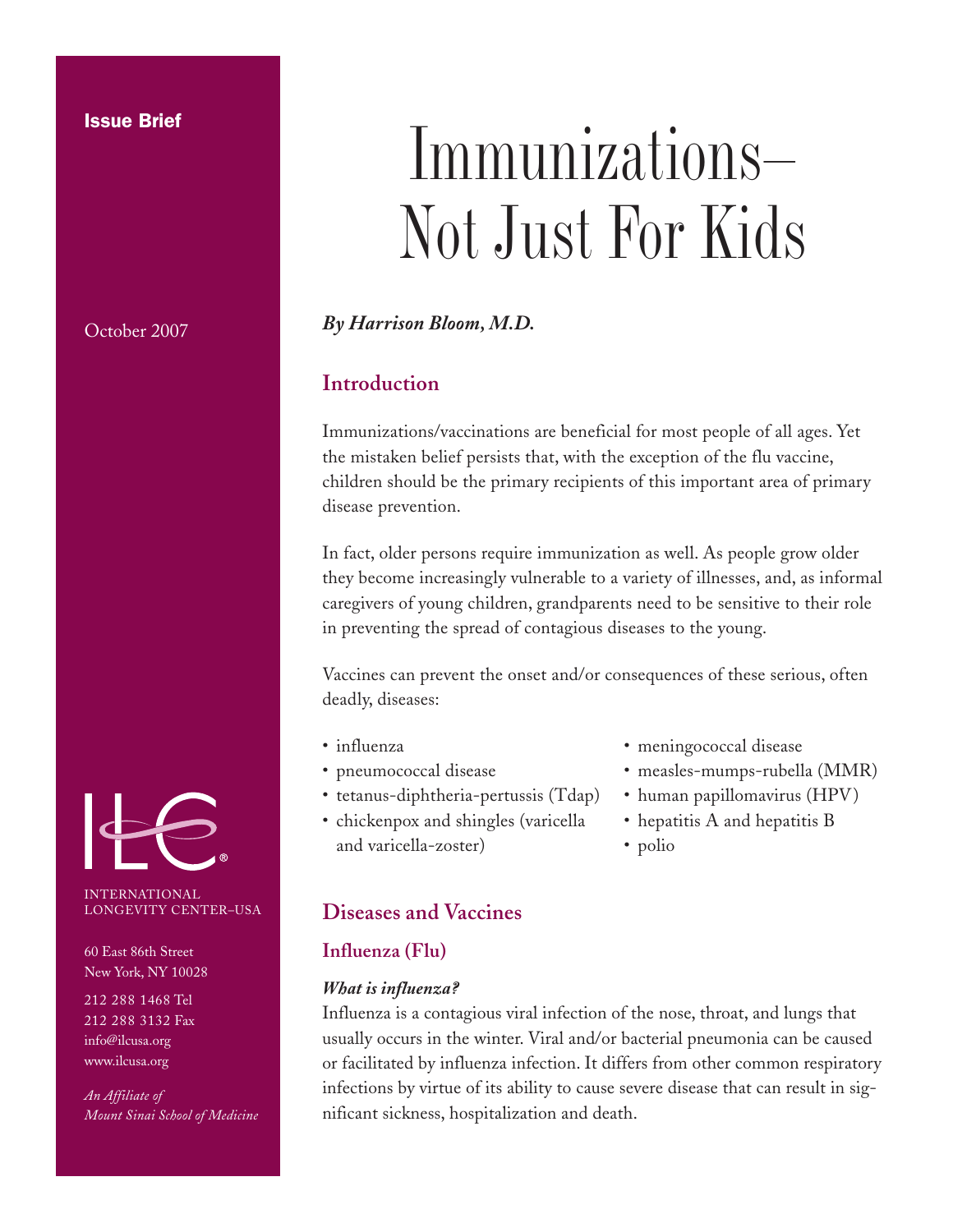### *Who is most vulnerable?*

On average 35,000 people in the United States die from influenza and its complications each year. More than 90 percent are persons 65 and older. The flu can worsen the condition of people with chronic lung disease, heart disease, and diabetes.

All persons over age 50, residents of nursing homes and other chronic care facilities, health care workers (to prevent transmission to others within a facility), and those with underlying chronic medical conditions should be immunized every year.

It is especially important that any person over age 50 who is admitted to an acute care setting between September and March receive a vaccination. In nursing home residents, the vaccine is most effective in preventing severe illness, secondary complications, and death. National data indicate that 65 percent of those over 65 get vaccinated. The Centers for Disease Control (CDC) and the Advisory Committee on Immunization Practices (ACIP) now recommend that all adults begin receiving annual influenza immunization at age 50. In fact, current guidelines recommend annual flu vaccine for all adults who want to reduce the risk of becoming ill with influenza or of transmitting it to others.

Although controversy exists over the degree to which influenza vaccine protects adults over 65, annual vaccination for all adults over age 50 is still recommended.

# *What is the financial cost to society of influenza?*

During the 1990s, an average of 200,000 people each year were hospitalized because of flu-associated complications. More than \$3 billion is the estimated direct hospitalization cost of a severe flu epidemic.

# *When is the best time to get a flu shot?*

Vaccination is best administered in October and November of each year and should continue through December (and beyond) if flu season arrives later than usual.Influenza viruses change from year to year, and immunity, especially in older persons, declines within a year after vaccination, making it necessary for everyone to be immunized yearly. A nasal spray vaccine is available, but it has not been approved for persons age 50 and older.

# **Pneumococcal Disease**

### *What is pneumococcal disease?*

Pneumococcal disease is a bacterial infection caused by *Streptococcus pneumoniae*. These bacteria can cause pneumonia when they invade the lungs. In fact, the pneumococcal bacteria are the leading cause of pneumonia. When they invade the bloodstream (bacteremia) and/or tissues surrounding the brain and spinal cord (meningitis), the disease can be severe, sometimes leading to infections of the bloodstream and to death.

Fever, cough, chest pain, and shortness of breath are the typical symptoms of pneumonia. Symptoms of meningitis may include fever, stiff neck, disorientation and mental confusion, and photophobia (visual sensitivity to light). Bacteremia symptoms include some of the same as with pneumonia and meningitis, as well as joint pain and shaking chills.

# *Who is most vulnerable?*

There are approximately 40,000 cases of invasive pneumococcal disease each year in the United States. In the general population there are 15 to 30 cases reported out of 100,000. In people over age 65, that number increases to 50–83 out of 100,000. Case fatality rate for pneumococcal bacteremia among older adults is 30 to 40 percent. The ACIP and the American College of Physicians (ACP) recommend that everyone over 65 receive the vaccine. Reimmunization is recommended for high-risk older individuals who received their first dose more than five years previously.

### *The pneumococcal vaccine*

The pneumococcal vaccine was first released in the 1940s, but was withdrawn when penicillin and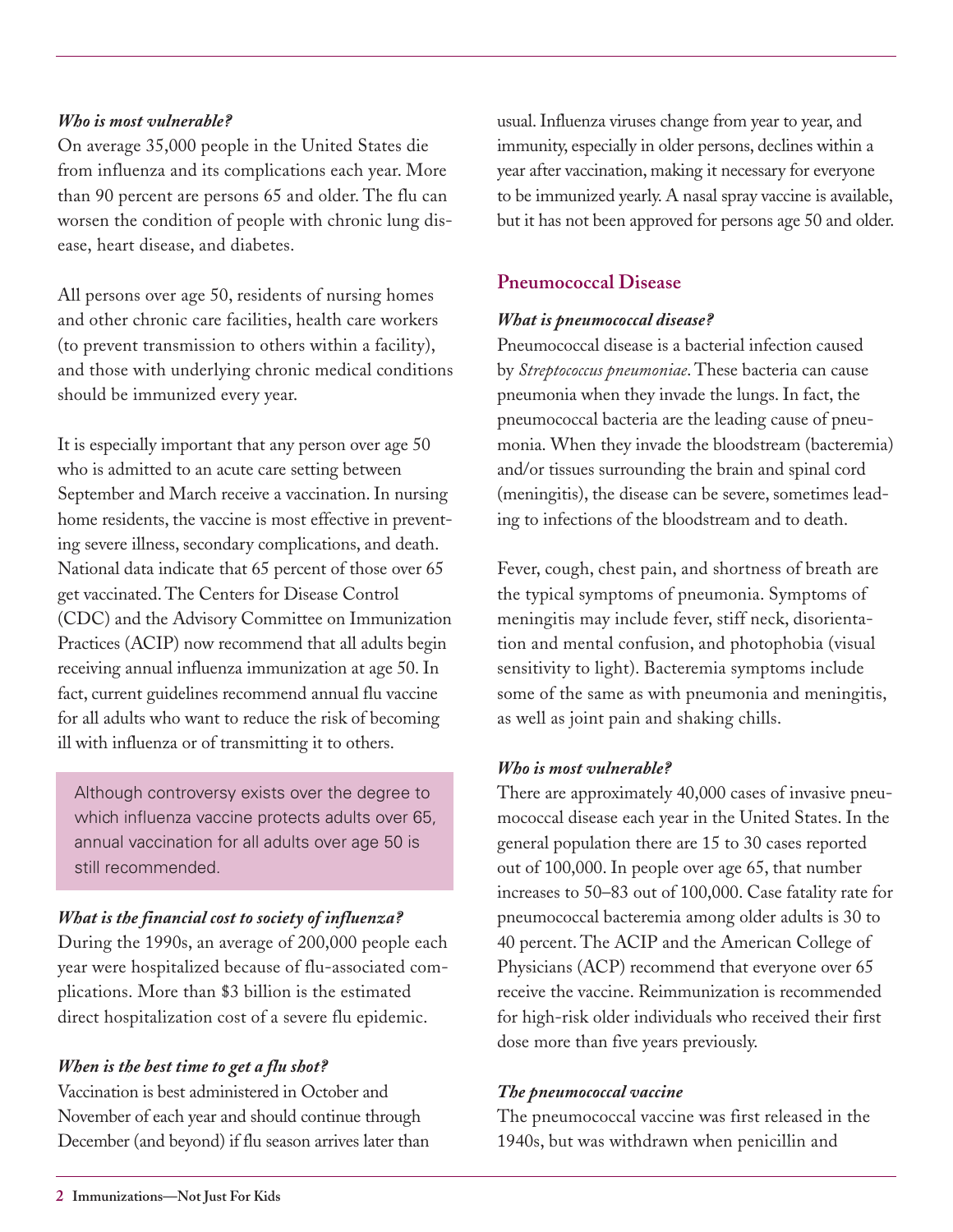sulfonamide drugs became widely available. It was relicensed in 1977 when drug-resistant strains began to make their appearance. The vaccine available today includes over 95 percent of multidrug-resistant, invasive strains.

The vaccine can be given at any time of the year, and it can be administered at the same time (in the opposite arm) as flu vaccine.

A single dose of pneumococcus vaccine is protective against 23 different types of *Streptococcus pneumoniae* bacteria that cause most cases of pneumococcal disease.

It is recommended that people in the following categories receive the pneumococcus vaccine:

- People over age 65
- People with underlying chronic illness (e.g., heart disease, lung disease, diabetes)
- People with a weakened immune system (e.g., HIV infection, chronic renal failure)
- Residents of nursing homes and other long-term care facilities
- Alaska natives and some Native American tribes

It is sometimes recommended that older persons receive a second dose after a number of years.

# **Tetanus, Diphtheria, Pertussis**

# Tdap is a single vaccine to protect against all three.

### *What is tetanus?*

Tetanus is a bacterial toxin that attacks the nervous system and is commonly found in soil, dust, and manure. Known colloquially as "lockjaw," this disease is usually contracted through a wound or cut contaminated with the tetanus bacteria. Symptoms include muscular stiffness in the jaw (lockjaw), then neck

stiffness, trouble swallowing, abdominal muscle rigidity, generalized spasms, fever, and sweating.

### *Who is vulnerable?*

Although 50 or fewer cases of tetanus occur each year in the United States, more than 15 percent are fatal and more likely to affect diabetics and persons over 60. Almost all reported cases occur in people who never had the primary series of immunizations or those who received the primary series but didn't follow up with a booster shot in ten years.

### *What is diphtheria?*

Diphtheria is a potentially serious bacterial disease that is spread from person to person by inhaling droplets containing the diphtheria bacteria. The tonsils, throat, nose, and skin are usually affected. The infection can cause a "membrane" to form over the throat, causing breathing problems. If untreated, heart failure, paralysis, and even death can result (mortality is close to 10 percent). The main symptoms include severe sore throat, fever, enlarged lymph nodes, and/or painful red and swollen skin lesions.

### *Who is vulnerable?*

Most cases of diphtheria occur among persons who are unvaccinated or inadequately vaccinated.

### *What is pertussis?*

Pertussis (whooping cough) is caused by the organism *Bordetella pertussis*. A potentially serious disease that spreads easily from person to person, its hallmark is coughing spells so severe that breathing, eating, and sleeping are difficult. Coughing can be severe enough to fracture ribs, and pneumonia and hospitalization can occur. Interestingly, adults rarely manifest the classic "whoop" (the sound made while gasping for breath during a bad coughing spell).

### *Who is vulnerable?*

Grandparents, parents, and siblings can spread pertussis to infants not yet fully vaccinated even before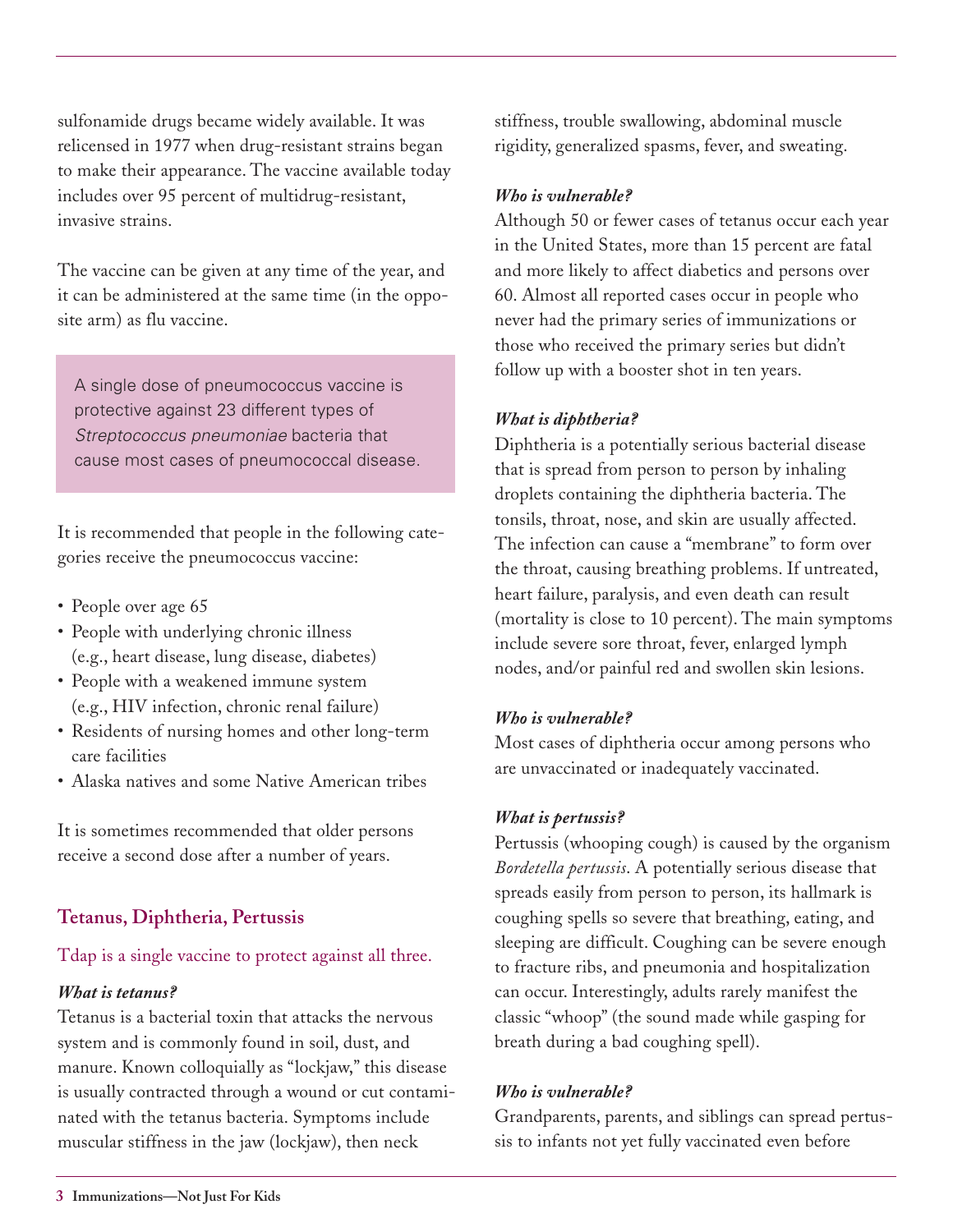symptoms appear. The disease is increasing in prevalence in the United States. Because early symptoms may mimic the common cold or bronchitis, the diagnosis is frequently difficult to make or delayed. Adults and adolescents can spread pertussis to infants not yet fully vaccinated, even before symptoms appear. Parents, grandparents and siblings are often the source of pertussis in babies.

Currently the CDC recommends that adults ages 19 to 64 receive a single dose of Tdap in place of the Td (tetanus-diphtheria) booster previously recommended for all adults. However, they recommend that the Td booster shots be given to individuals age 65 and older.

Recommendations for additional specific adult populations include those who have or anticipate having close contact with an infant less than 1 year of age, health care workers who have direct patient contact, and women who have just given birth (before discharge from the hospital or birthing center).

# **Varicella-zoster (Shingles)**

# *What is shingles?*

Zoster, which is also known as shingles, is common in people over age 50, with an estimated 500,000 to 1 million cases diagnosed in the United States each year. The virus, the same one that causes chickenpox, lies dormant for years in nerves (in those who had chickenpox in the past, usually as children) and typically becomes reactivated in people during normal aging, especially in those whose immune systems have been weakened by cancers, HIV infection, or treatment with immunosuppressive drugs. The rash is often painful and blistering, occurring on the trunk (one side of the body only) or the face. Although the pain and rash usually resolves within weeks, it is often followed by an excruciatingly painful and long-lasting condition known as postherpetic neuralgia. This condition is usually very difficult to treat and can make an individual's life miserable.

### *Who should be vaccinated?*

In October 2006, the ACIP recommended a single dose of zoster vaccine for adults 60 years of age or older. They further noted that most older adults have been infected or exposed to chickenpox, and it is not necessary to screen older people to determine whether there is a history of chickenpox for routine vaccination.

The zoster vaccine was licensed by the FDA in May 2006. Large studies, with a median follow-up of 3.1 years, showed a 51 percent relative-risk reduction for zoster and a 67 percent relative-risk reduction for postherpetic neuralgia. Efficacy was highest in those 60 to 69, declining with increasing age. The vaccine is considered safe, but it is not yet known how long the protection lasts. This vaccine is the first to be covered under Part D Medicare, rather than Part B (which covers flu and pneumococcal vaccines). Cost for the vaccine is \$150 to \$200.

Because the vaccine is new and long-term effects are not yet known, an individual should speak with her/his physician regarding the advisability of getting the vaccine.

# **Other diseases for which vaccines should be considered in susceptible adults:**

# **Varicella (Chickenpox)**

# *What is chickenpox?*

Chickenpox is caused by the varicella virus. Very contagious and easily spread from person to person, chickenpox is characterized by a total body rash of 250 to 500 itchy blisters, as well as fever, fatigue, and sore throat.

# *Who is vulnerable?*

Although not usually severe, the risk of hospitalization and death is greater in adolescents and adults than in children. Less than 5 percent of adults are susceptible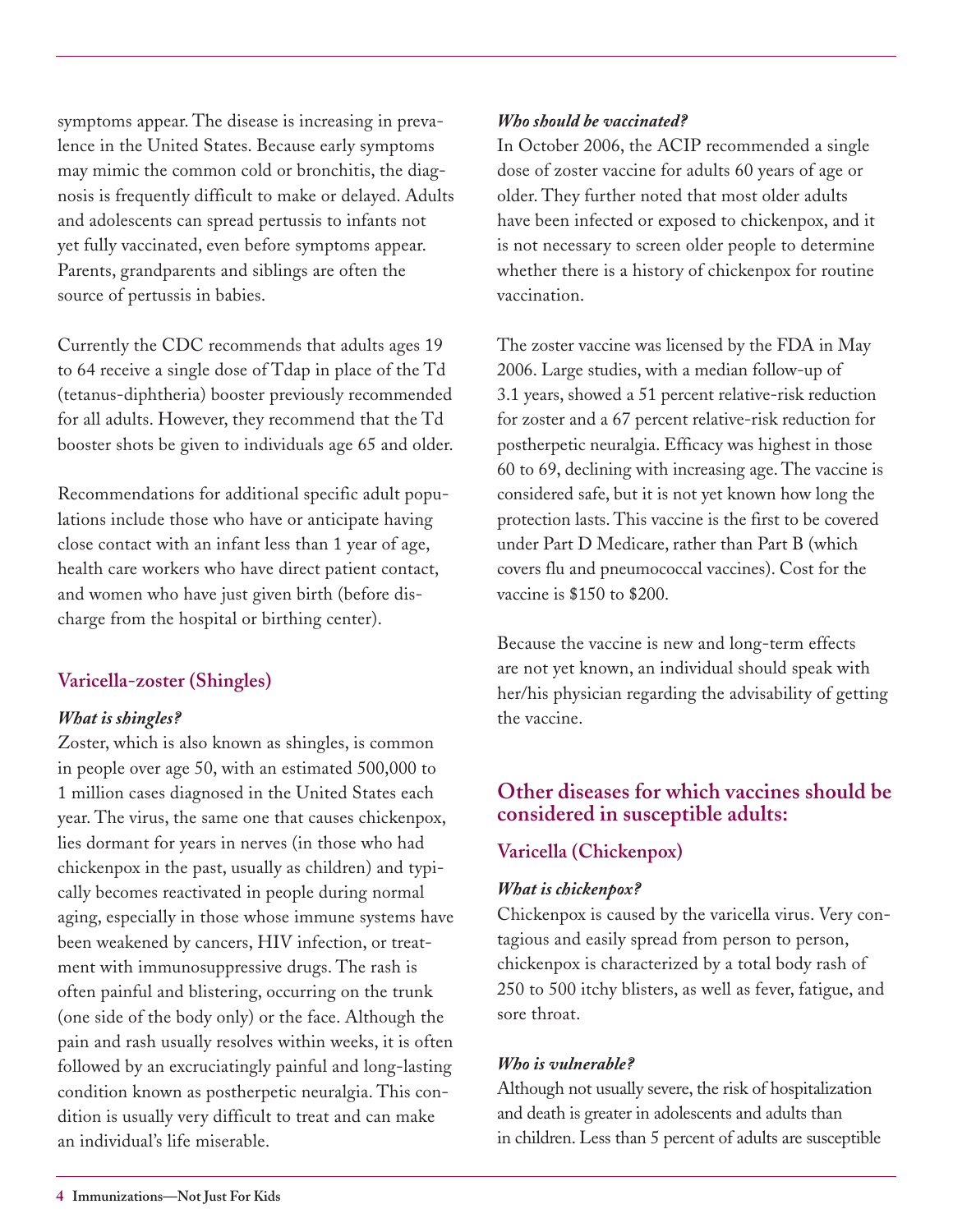to infection with the varicella virus, younger adults being more susceptible than older adults.Immunocompromised individuals are particularly at risk for serious illness and complications if they contract chickenpox.

The vaccine is recommended for all susceptible adults (those who never had chickenpox) with a second catch-up dose for adults who previously received only one dose. Infrequently persons previously vaccinated can develop chickenpox, but the disease is usually mild and the rash doesn't evolve into blisters.

# **Measles, Mumps, Rubella**

### MMR is a single vaccine to protect against all three.

### *Measles*

Of the 66 confirmed cases of measles in the United States reported in 2005, nearly 35 percent were in people over age 20. Serious lung and middle-ear infections, as well as severe diarrhea and brain inflammation, can occur. On a global basis, almost half a million deaths occur annually from 30 million infected individuals.

# *Mumps*

Serious complications of mumps occur more frequently among adults than children. Women contracting mumps during the first trimester of pregnancy are at risk for spontaneous abortion. MMR vaccine is indicated in susceptible individuals.

# *Rubella (German Measles)*

Rubella during pregnancy can lead to serious birth defects in the baby including deafness, cataracts, heart defects, mental retardation, and liver and spleen damage.

For travel to countries where diseases no longer prevalent in the United States are still common, check the Centers for Disease Control website (www.cdc.gov/travel/) for recommendations two to three months before departure.

# **Meningococcal Disease**

### *What is meningococcal disease?*

A very serious and potentially deadly bacterial infection causing meningitis, bloodstream infection, and, less frequently, pneumonia or arthritis, meningococcal disease is easily spread through sneezing, coughing, or by direct contact such as kissing. Even if treated appropriately, 10 percent of those infected die, and 20 percent develop permanent disabilities including brain damage, hearing loss, and limb amputations. Almost 3,000 persons contract meningococcal disease each year in the United States.

# *Who is vulnerable?*

In adults, the vaccine is recommended for college freshmen living in dormitories and individuals up to age 55, based upon their living situation (e.g., military personnel), travel plans, or underlying medical conditions. For those over age 55, a version of the vaccine, a polysaccharide vaccine, is available.

# **Human Papillomavirus (HPV)**

# *What is HPV?*

HPV is the most common sexually transmitted infection in the United States. About 6 million men and women become infected each year, and more than 20 million are infected in 2007.

# *Who is vulnerable?*

It is most prevalent in persons in their late teens and twenties. At least 80 percent of sexually active women will have become infected by age 50. HPV causes almost 100 percent of cervical cancer in women and contributes to the development of other cancers that can affect both men and women. In the United States, 9,700 women are diagnosed with cervical cancer, and 3,700 deaths occur from cervical cancer yearly. The vaccine should ideally be given to girls or women before the onset of sexual activity and is currently recommended for all previously unvaccinated women through age 26.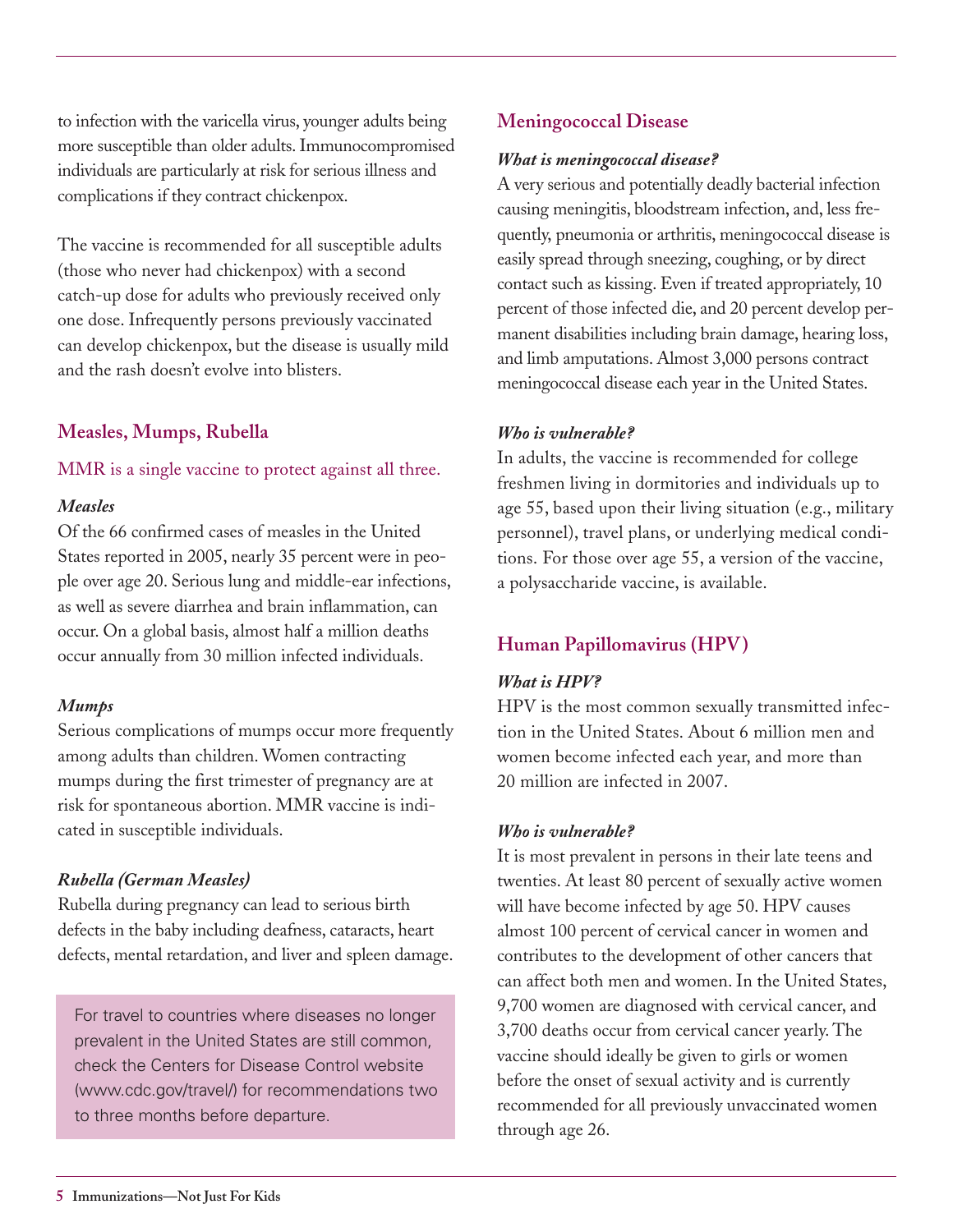# **Hepatitis A and Hepatitis B**

# *What is hepatitis A?*

Hepatitis A is a viral disease of the liver that is easily spread by a variety of routes. Symptoms and their severity can vary significantly among infected individuals, but older persons usually have more severe symptoms than children. Once contracted, there is no specific treatment. About 10 to 20 percent of people with hepatitis A require hospitalization.

# *Who is vulnerable?*

A vaccine is recommended primarily for travelers to countries where the disease is common. It is also recommended for individuals with specific medical conditions.

# *What is hepatitis B?*

Hepatitis B (HBV) is a very serious viral disease of the liver. It can result in lifelong infection that increases the risk of developing chronic liver disease, including cirrhosis and liver cancer. An estimated 1.25 million people in the United States have chronic HBV infection, and about 5,000 die from its complications yearly. It is classified as a sexually transmitted disease and is 100 times more infectious than HIV, the virus that causes AIDS.

# *Who is vulnerable?*

The vaccine is effective and safe. The list of persons for whom the vaccine is recommended is long, but any adult wishing to obtain immunity may receive it.

# **Avian Flu Virus (Bird Flu)**

At the present time there is no vaccine to protect against this highly pathogenic virus found in many bird populations. Its presence in humans has thus far been very limited, but all experts agree that this virus, or a variant, could possibly cause a pandemic. The World Health Organization has issued pharmacologic guidelines addressing prophylaxis and treatment for patients infected with the avian flu virus, and it is constantly monitoring all developments in this area.

# **Conclusion**

Some people are fearful that a vaccine will give them the very disease it is supposed to prevent. Actually, the potential risks associated with contracting the diseases prevented by the vaccines are much greater than the potential risks from the vaccines themselves. Mild side effects are not uncommon and usually include a sore arm or low-grade fever for a day or two, but the risk that serious problems will occur following vaccination is minimal.

Most family physicians and internists, hospital clinics, city and county health departments, and many pharmacies administer influenza, pneumococcal, and hepatitis A and hepatitis B vaccines. Sometimes special vaccination clinics are held in shopping malls, senior centers, and other community settings. Medicare Part B covers the cost of influenza and pneumococcal vaccinations. Private insurance plans vary in their rates of coverage.

In 2003, the *American Journal of Medicine* reported that 100 percent of vaccinated patients said their physician recommended the vaccine versus 63 percent of unvaccinated patients. Busy health care providers may neglect to address the need for immunizations or may suggest only that patients receive a flu shot. All adults must be actively involved in their health care and assure they receive appropriate immunizations.

Finally, all adults should keep a permanent immunization record, both to ensure that protection has been provided against vaccine-preventable diseases and also to prevent needless revaccination if there is a change in a health care provider or during a health emergency.

**Bottom Line:** Immunizations are among the safest, most inexpensive, most cost-effective, and accessible preventive measures available for adults as well as children.

*Harrison Bloom, M.D., a geriatrician, is director of the ILC-USA Clinical Education Consultation Services.*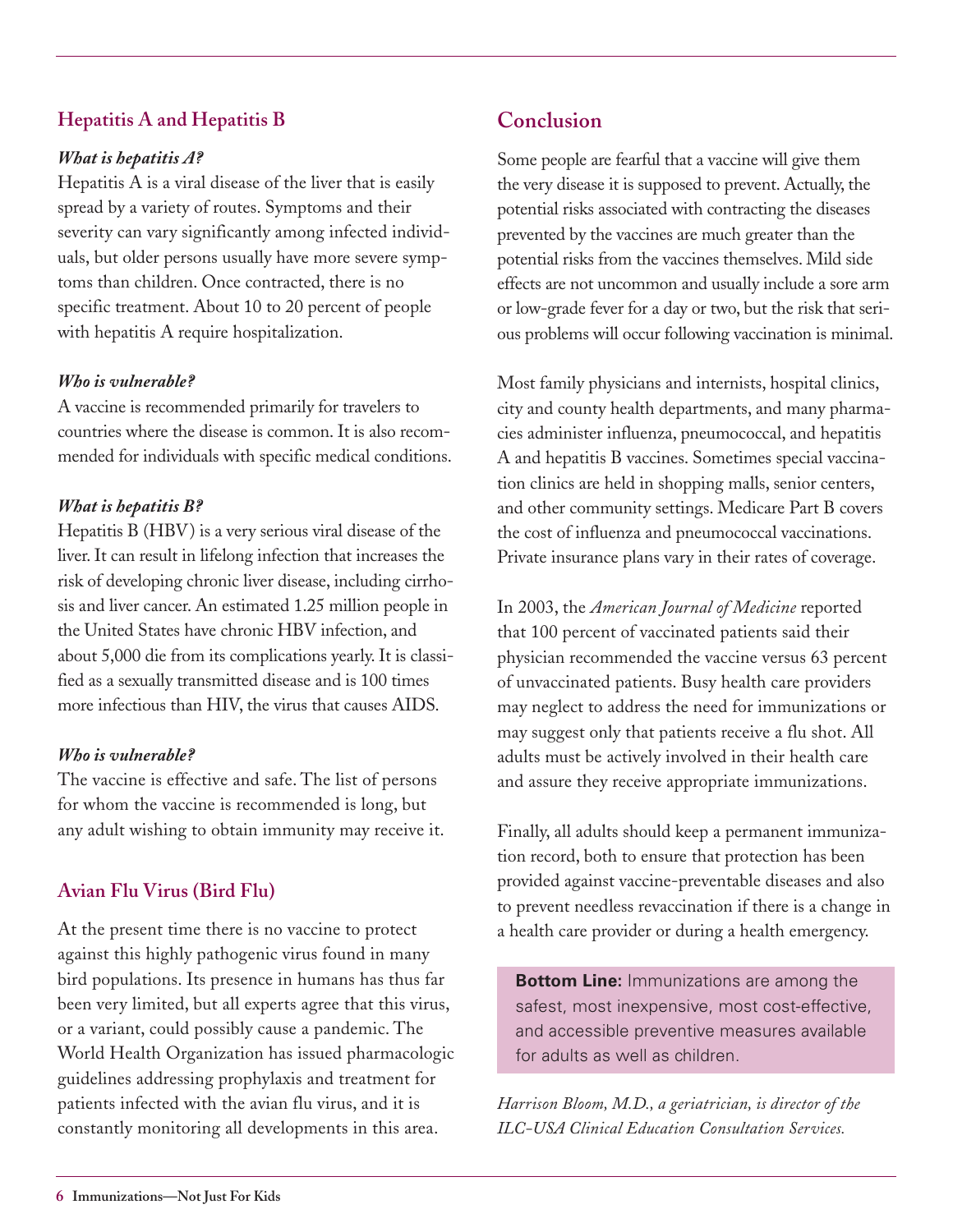# **References**

Barclay L, Vega C. 2006. World Health Organization issues new guidelines for the avian flu virus. *Medscape Medical News* (Dec. 2006). medscape.com/ viewarticle/549989?sssdmh=dm1.235575&src=nldne

Centers for Disease Control and Prevention. National Adult Immunization Awareness Week. Sept. 23–29, 2007. cdc.gov/nip/events/naiaw

Colgrove J. 2006. *State of Immunity:The Politics of Vaccination in Twentieth-Century America*. Berkeley: University of California Press.

Gilden DH. 2005. Varicella-zoster virus vaccine—grownups need it, too. *N Engl J Med* 352 (22):2344–6.

> **Centers for D sease Contro ADULT IMMUNIZATION RECORD** Always carry this record with you and have your health professional or clinic keep it up to date. Last name First name  $M.I.$ Birthdate mo day) (y Patient **Number** Printed by Immunization Action Coalition • www.immunize.org Date next dose due Combination vaccines should always be documented under each antigen Health professional<br>or clinic Health professional Date given mo/day/yr  $\scriptstyle\sim$  $\scriptstyle\sim$  $\scriptstyle\sim$  $\scriptstyle\sim$ Hep B 1 Type of vaccine Dose (Units) oster (shingles) quired in some peopl Zoster (shingles) Varlcella<br>(chickenpox) A second dose may b (chickenpox) Td, Tdap<br>(Tetanus,<br>diptheria,<br>[pertusis]) Hep A If combo Hep B  $\widetilde{\Xi}$

Halperin SA. 2007. The control of pertussis—2007 and beyond. *N Engl J Med* 356 (2):110–3.

Immunization Action Coalition. Adult Immunization Record. immunize.org/shop.

Jellin JM, ed. 2006. *Prescriber's Letter* 13 (12):68–72.

Poland GA. 2005. The growing paradigm of preventing disease: vaccines to prevent herpes zoster and pertussis in adults. *Ann Int Med* 143 (7):539–40.

Waknine Y. 2006. FDA approvals: Zosatavax. *Medscape Medical News* (June 2006). medscape.com/viewarticle/ 533598?sssdmh=dm1.197052&src=ddd

Wexter, DL, ed. 2006. *Vaccinate Adults!* 10 (2):1,13,16.



**Immunization Record Card.** This adult immunization card is designed to facilitate personal record-keeping of all immunizations. It can be cut out and folded to fit easily in a wallet. Take this card to every health visit and have your health care provider keep it and your immunizations up to date.